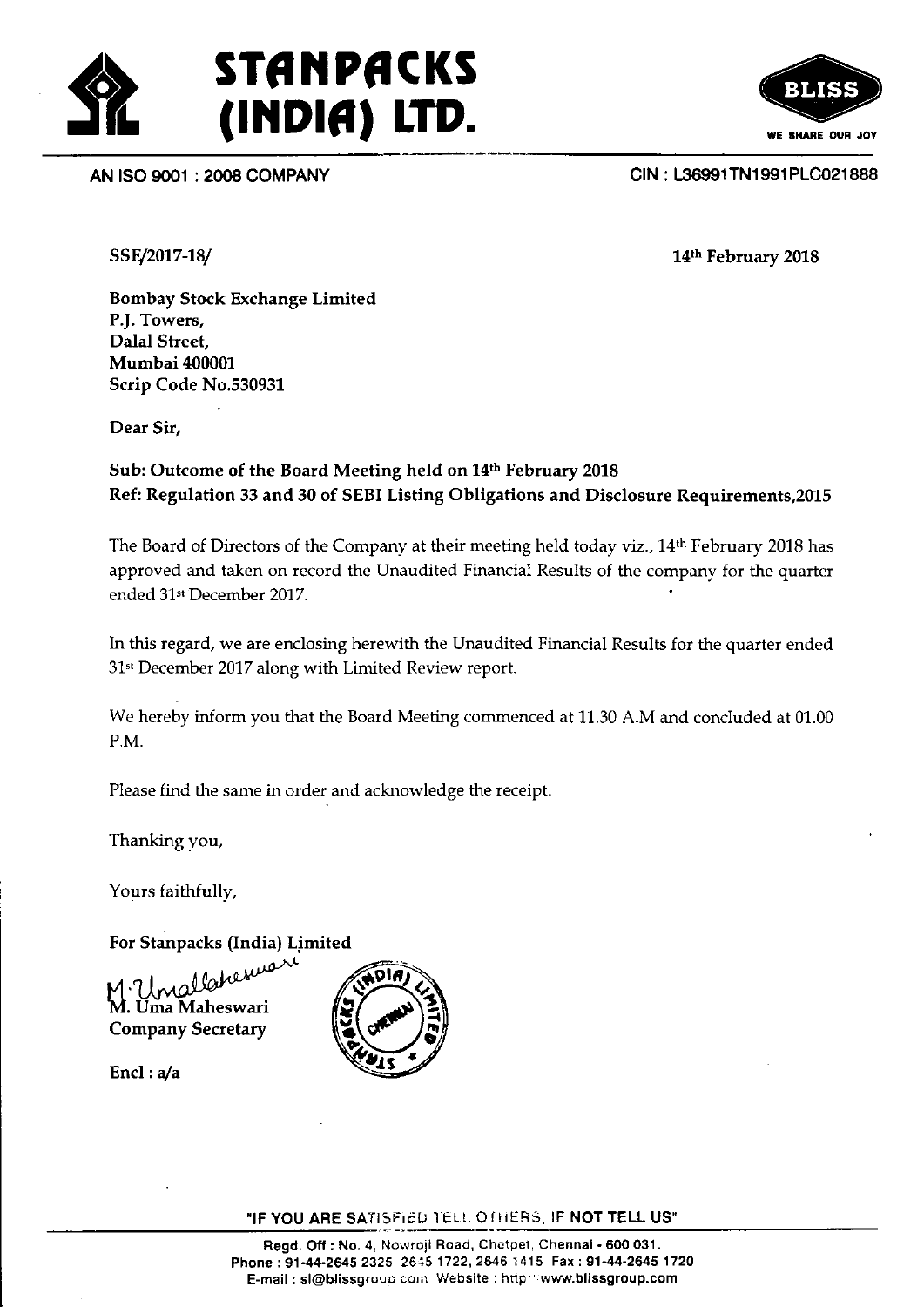| CIN - L36991TN1991PLC021888<br>Regd Office: New No. 4, "S.K. Enclave" Nowroji Road, Chetpet, Chennai - 600031 |                                                           |              |               |                            |                            |                            |  |  |
|---------------------------------------------------------------------------------------------------------------|-----------------------------------------------------------|--------------|---------------|----------------------------|----------------------------|----------------------------|--|--|
| Telephone No. 044-2645 1722; Fax:044-26451720; email id:info@blissgroup.com; Website - www.blissgroup.com     |                                                           |              |               |                            |                            |                            |  |  |
| Rs.in Lakhs except EPS                                                                                        |                                                           |              |               |                            |                            |                            |  |  |
| Statement of Unaudited Financial Results for the quarter ended 31st December 2017                             |                                                           |              |               |                            |                            |                            |  |  |
| SI.                                                                                                           | Particulars                                               |              | Quarter Ended |                            |                            | Period Ended               |  |  |
| No                                                                                                            |                                                           | 31/12/2017   | 30/09/2017    | 31/12/2016<br>(Un-Audited) | 31/12/2017<br>(Un-Audited) | 31/12/2016<br>(Un-Audited) |  |  |
|                                                                                                               |                                                           | (Un-Audited) | (Un-Audited)  |                            |                            |                            |  |  |
|                                                                                                               | I Revenue From Operations                                 | 693.91       | 67172         | 686.79                     | 2,348.05                   | 2.339.41                   |  |  |
|                                                                                                               | II Other Income                                           | 0.31         | 0.43          | 78.70                      | 1.04                       | 80.43                      |  |  |
|                                                                                                               | III Total Income (I+II)                                   | 694.22       | 672.15        | 765.49                     | 2,349.09                   | 2,419.84                   |  |  |
| <b>IV</b>                                                                                                     | Expenses                                                  |              |               |                            |                            |                            |  |  |
|                                                                                                               | (a) Cost of materials consumed                            | 267.36       | 437.24        | 298.03                     | 1.391.02                   | 1,429.15                   |  |  |
|                                                                                                               | (b) Purchases of Stock-in-Trade                           |              |               |                            |                            |                            |  |  |
|                                                                                                               | (c) Changes in inventories of finished goods, Stock-in -  |              |               |                            |                            | 34.04                      |  |  |
|                                                                                                               | Trade and work-in-progress                                | (1.12)       | (160.90)      | 118.64<br>$\bullet$        | (107.16)<br>147.78         | 123.23                     |  |  |
|                                                                                                               | (d) Employee benefits expense                             | 53.75        | 48.78         | 40.81                      |                            |                            |  |  |
|                                                                                                               | (e) Finance costs                                         | 50.11        | 57.94         | 60.10                      | 174 53                     | 194.45                     |  |  |
|                                                                                                               | (f) Depreciation and amortization expense                 | 17.39        | 17.59         | 18.49                      | 52.27                      | 54.07                      |  |  |
|                                                                                                               | (g) Other expenses                                        | 311.65       | 250.41        | 240.62                     | 66141                      | 574.88                     |  |  |
|                                                                                                               | Total expenses (IV)                                       | 699.14       | 651.06        | 776.69                     | 2,319.85                   | 2,409.82                   |  |  |
|                                                                                                               | V Profit/(loss) before exceptional items and tax (I- IV)  | (4.92)       | 21.09         | (11.20)                    | 29.24                      | 10.02                      |  |  |
|                                                                                                               | VI Exceptional Items                                      |              |               |                            |                            | $\hbox{\small -}$          |  |  |
|                                                                                                               | VII Profit/(loss) before tax (V-VI)                       | (4.92)       | 21.09         | (11.20)                    | 29 24                      | 10.02                      |  |  |
|                                                                                                               | VIII Tax expense:                                         |              |               |                            |                            |                            |  |  |
|                                                                                                               | (1) Current tax                                           |              |               |                            |                            |                            |  |  |
|                                                                                                               | (2) Deferred tax                                          |              |               |                            |                            |                            |  |  |
|                                                                                                               | IX Profit/(loss) for the period after tax (IX+XII)        | (4.92)       | 21.09         | (11.20)                    | 29.24                      | 10.02                      |  |  |
|                                                                                                               | XOther Comprehensive Income                               |              |               |                            |                            | t Li                       |  |  |
|                                                                                                               | XI   Total Comprehensive Income for the period (XIII+XIV) |              |               |                            |                            |                            |  |  |
|                                                                                                               | (Comprising Profit (Loss) and Other Comprehensive         |              |               |                            |                            |                            |  |  |
|                                                                                                               | Income for the period)                                    | (4.92)       | 21.09         | (11,20)                    | 29.24                      | 10.02                      |  |  |
|                                                                                                               | Paid-up equity share capital (Face value of Rs.10 each)   | 609.60       | 609.60        | 609.60                     | 609.60                     | 609.60                     |  |  |
|                                                                                                               | XII Earnings per equity share (Basic & Diluted):          | (0.08)       | 0.35          | (0.18)                     | 0.48                       | 0,16                       |  |  |



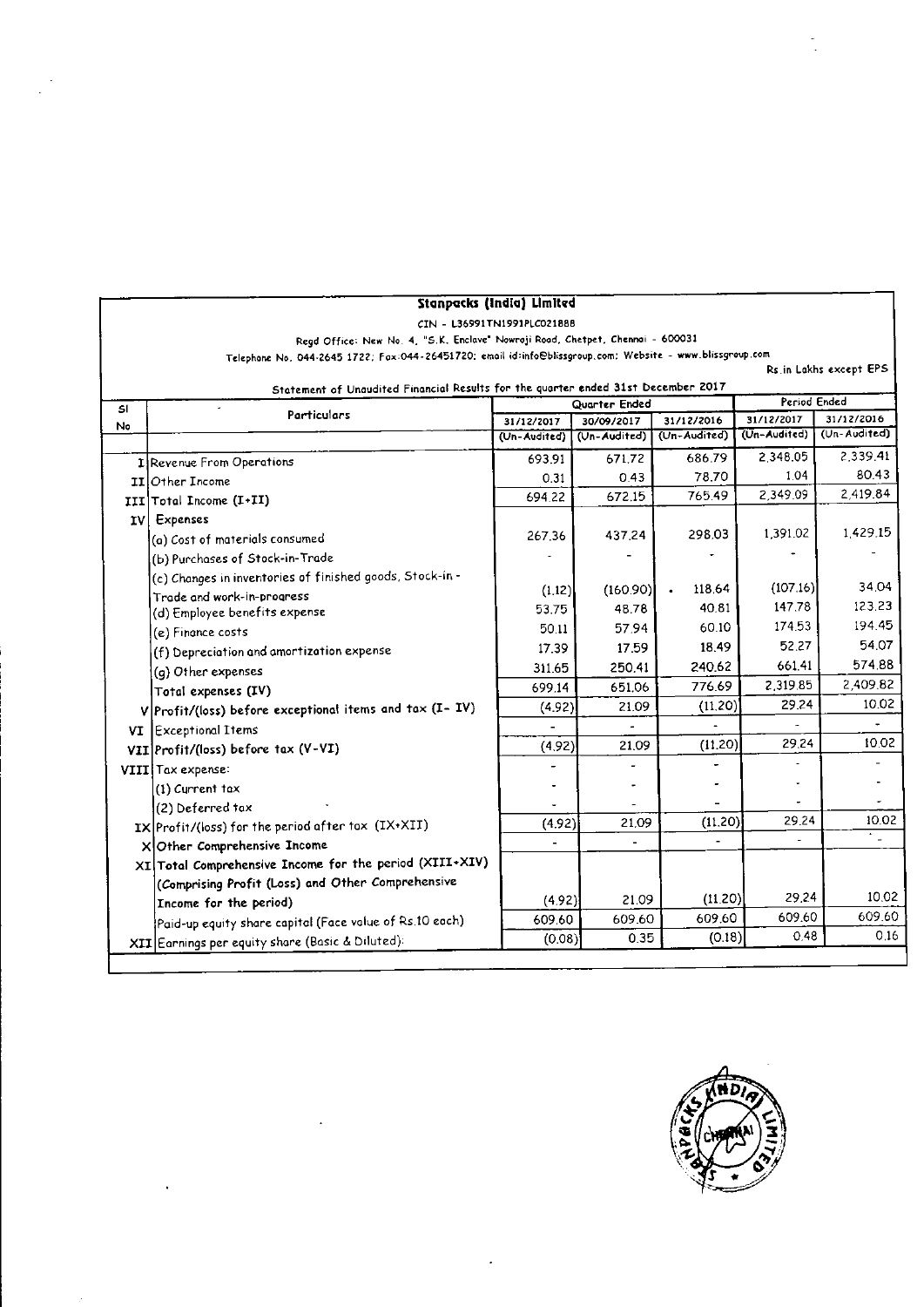#### Notes:

- 1. The above statement of Unaudited Financial Results have been reviewed by the Audit Committee and approved by the Board of Directors at its meeting held on 14th February 2018 and a limited review of the same has been carried out by the Statutory auditors of the company.
- 2. The Company has adopted the Indian Accounting Standards (IND AS) from April 1, 2017 and these financials have been prepared in accordance with the principles laid down in IND AS 34- Interim financial reporting, prescribed under Section 133 of the Companies Act 2013 read with relevant rules issued thereunder. The date of transition to IND AS is April 1, 2016. The impact of transition has been accounted for the comparitive period results have been restated accordinaly.
- 3 The financial results and other financial information for the quarter and nine-months ended December 31, 2016 has not been reviewed and has been presented based on the information compiled by the management after making necessary adjustments to provide a true and fair view of the results in accordance with IND AS.
- 4 The format of unaudited quarterly results as prescribed by SEBI'S Circular CIR/CFD/CMD/15/2015 dt 30th November 2015 has been modified to comply with the requirements of SEBI Circular dated 5th July 2016, Ind AS and Schedule III of the companies act 2013.
- 5 During the quarter ended 31st December 2017, the Company does not have more than one reportable segement. Accordingly, segmental information is not required to be provided.
- 6 Deferred tax adjustments will be made end of the year
- 7 Previous period's figures have been regrouped or reclassified wherever necessary.
- 8 No investors' complaint was pending either at the beginning or at the end of the Quarter. Further no investor's complaint has been received during the Quarter
- 9 Reconciliation of Net Profit under Indian GAAP for the quarter and nine months ended 31st December 2016 with Ind AS

|                                                             |            | $\vert$ (Rs. in lakhs) $\vert$ (Rs. in lakhs) $\vert$ |
|-------------------------------------------------------------|------------|-------------------------------------------------------|
|                                                             | Quarter    |                                                       |
|                                                             | lended     | Period ended                                          |
| Particulars                                                 | 31.12.2016 | 31.12.2016                                            |
| Net profit as per Previous Indian GAAP                      | (10.25)    | 15.14                                                 |
| Impact of excess depreciation on revision of residual value | (0.96)     | (5.13)                                                |
| Net profit as per Ind AS                                    | (11.21)    | 10.01                                                 |

10 The above unaudited financial results for the quarter ended 31.12.2017 are available in the company's website www.blissgroup.com and Bombay Stock Exchange website www.bseindia.com

Place: Chennai Date : 14th February 2018